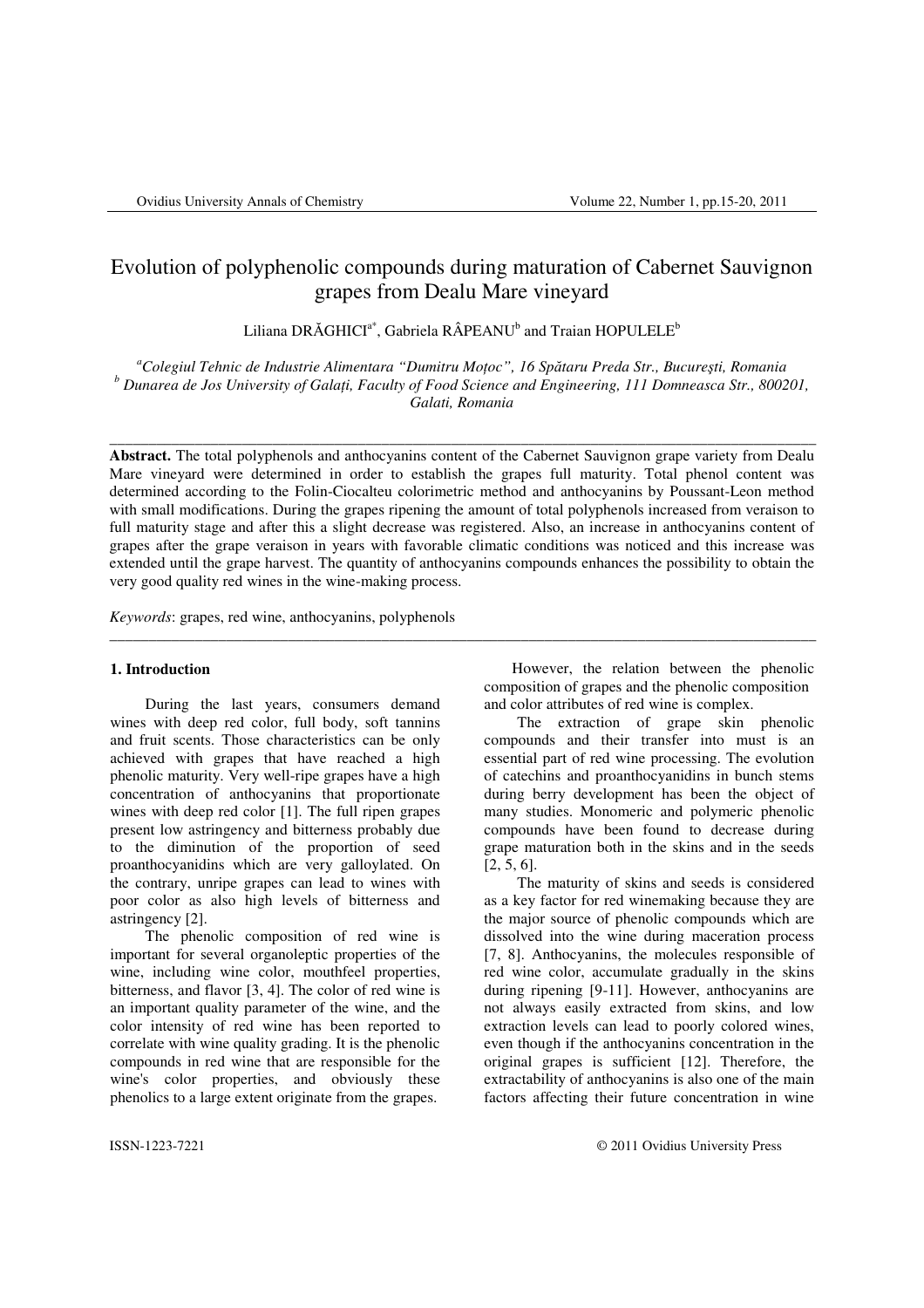[13,14]. Moreover, the extractability of anthocyanins increases throughout grape ripening.

 Changes that phenolic compounds undergo during fruit ripening are essential for their extractability and transfer from the solid parts of grapes into wine. On the other hand, the chemical structure of phenolic compounds, degree of polymerization and galloylation of proanthocyanidins influence their affinity to interact with proteins and their pigmentation and co-pigmentation properties [15].

 The aim of this study was to assess the phenolic compounds extracted from grapes skins depending on different stages of grape maturation.

## **2. Experimental**

## *Grape samples.*

Grapes Cabernet Sauvignon variety were obtained from private vineyards in Dealu Mare region during the period 2006-2010. A quantity of 2 kg grapes has been harvested periodically, at time intervals of 5 days during the ripeness stage, full maturity and respectively, technological maturity. All grapes were manually destemed and randomly grouped and used immediately for standard and phenolic maturity measurements.

For ripening characterisation the physicochemical analysis of main composition characteristics of grapes (sugar content, titrable acidity, the weight of 100 berries, anthocyanins content and total polyphenols content) was carried out.

One hundred grape berries were weighted and used for determining the sugar content, the titratable acidity according with the analytical methods recommended by the OIV. Sugar concentration was measured using a refractometer. The titratable acidity was measured by titrimetry using NaOH 0.1 N and Bromothymol blue as indicator.

The determination of grape anthocyanins content was done by Poussant-Leon method with small modifications [16]. Skins of 50 red berries are mixed with fine quartz sand (previously washed with 1% HCl solution) and after was transferred into Erlenmayer flask (with glass stopper preferably) by using 50 ml HCl solution 1%. Extraction is done at room temperature for 24 hours.

Extraction is repeated 2-3 times by using 1% HCl solution, separating the supernatant each time, until the grape skins acquires a pink color. The colored liquid extract is collected in a 200 mL flask with glass stopper and is used like anthocyanins extract. The absorbance was measured at 520 nm, and anthocyanins content was expressed as:

Anthocyanins, mg/kg grapes =  $\underline{OD_{520nm} \cdot 22.76 \cdot 0.4}}$ . 1000  $OD_{520nm}$ 

*G*

where:

 $OD_{520nm}$  – optical density at 520 nm;

G – the weigh of 100 berries;

22.76 and 0.4 – coeficients.

The total phenol content in grape skins samples was determined spectrophotometrically according to the Folin–Ciocalteu colorimetric method [17] using gallic acid as a standard polyphenol: 0.1 mL of grape skin extract was mixed with 7.9 mL distilled water and 0.5 mL of Folin–Ciocalteu reagent. After 1 min, 1.5 mL of  $20\%$  Na<sub>2</sub>CO<sub>3</sub> was added. The absorbance was measured after 120 min at 760 nm. The concentration of the total phenolic compounds was expressed as gallic acid equivalents (g/kg). The results in every assay were obtained from three parallel determinations.

#### **3. Results and Discussions**

In the year 2006, the adverse climatic conditions have led to an advanced contamination gray mold on grape (30%). During the grapes ripening period was an excess of precipitation (224.3 mm), which caused a real grapes depreciation. The obtained must was due to gray mold contamination with a lower content of polyphenolic compounds and anthocyanins. At grapes full maturity (15.09) grapes had a sugar content of 184 g/L, a total acidity of 6.7 g/L  $H_2SO_4$ , the weight of 100 berries of 110 g, total polyphenol content was 4.3 g/kg and anthocyanin content in skins of 1210 mg/kg.

The year 2007 was not a favorable year for the polyphenolic compounds accumulation in order to obtain suitable quality red wines. Due to abundant rainfall of 450.2 mm during the growing season, the grapes have attained full maturation on 20.09. Sugar content at harvest was 201 g/L equivalent to a potential alcohol of 12% v/v, anthocyanins content of 1211 mg/kg, and total polyphenols of 3.24 g/kg.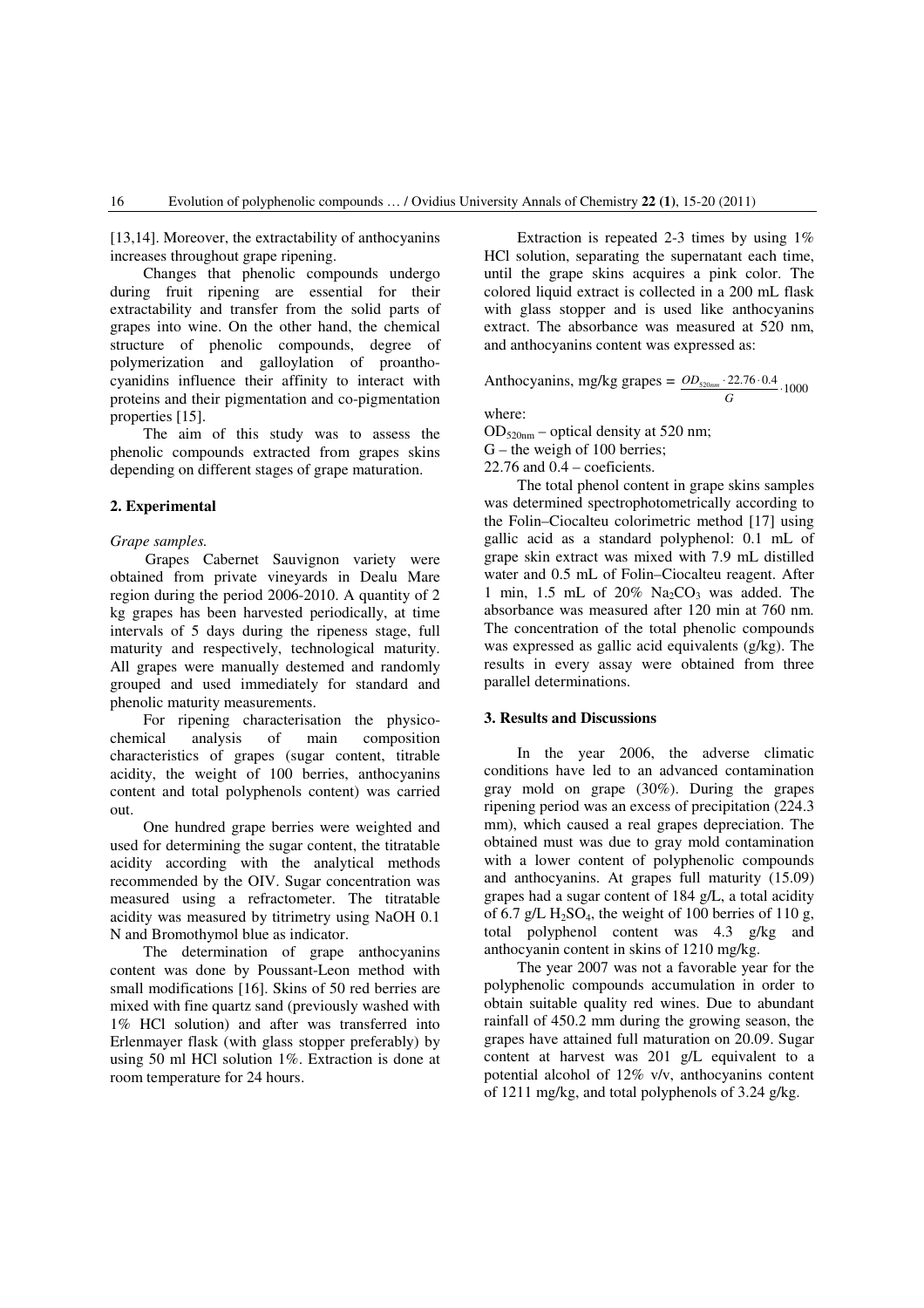Years 2008 and 2009 were most favorable for achieving high quality red wines. Time of grapes full maturity was reached at 15.09 (2008) and 10.09 (2009), sugar content was close for both years, 198 g/L and respectively 192 g/L.

Total polyphenols content was 4.84 g/kg (2008) and 4.90 g/kg (2009) and the anthocyanins conten was 1096 mg/kg and 996 mg/kg.

Finally, the year 2010 was very dry, during the vegetation period fell only 202.9 mm rainfall leading to poor development of the grapes.

There was a forced grapes ripening and their full maturity was reached at 25.08 with a sugar content of 176 g/L, acidity 7.1 g/L  $H_2SO_4$ , 91 g weight of 100 berries, the total polyphenol content was 4.92 g/kg and anthocyanins content was 962 mg/kg.

After the full maturity reaching, the total polyphenols content decreased slightly, while the anthocyanins content increased throughout the ripening period, except the harvest of 2006 year, when, after grape full maturity anthocyans content decreased due to gray mold contamination (the presence of oxidative enzymes).

The grapes harvesting coincided with the maturity period that has performed between 25.09 and 5.10. In **Table 1.** are presented the values of grape physico-chemical characteristics during the five years at harvest. In 2006 at harvest, the grapes had a sugar content of 224 g/L, acidity 5.1 g/L  $H_2SO_4$ , 101 g weight of 100 berries, the total polyphenols content 3.24 g/kg and anthocyanins content 1120 mg / kg (Table 1).

By analyzing the period 2006-2010 it was observed at harvest the grapes had a sugar content between 201-224 g/L, the highest value being reached in 2009 (**Fig. 1**).

 The accumulation of sugar during grape maturation period was also observed by others [18, 19].

The total acidity of the grapes at harvest ranged from 5.1 to 5.5 g/L  $H_2SO_4$ , the lowest value was recorded in 2006 and the highest in 2008 (**Fig. 2**).

The grapes acidity depends on the grape variety, soil and climatic conditions and its value is correlated with the grapes ripeness [20].



**Fig. 1**. Evolution of sugar content during grapes maturation (2006-2010)



# **Fig. 2**. Evolution of acidity during grapes maturation (2006-2010)

The decrease in acidity during ripening is due to the mobilization of bases to neutralize acids from fruit, the combustion processes and especially by the phenomenon of dilution [21].

| Year | <b>Harvesting</b><br>dav | Productivity<br>t/ha | <b>Physico-chemical characteristics</b> |                                                             |                               |                        |                            |
|------|--------------------------|----------------------|-----------------------------------------|-------------------------------------------------------------|-------------------------------|------------------------|----------------------------|
|      |                          |                      | Sugar, g/l                              | Total acidity,<br>$g/\rm{I}$ H <sub>2</sub> SO <sub>4</sub> | Weight of<br>100 berries, $g$ | Anthocyanins,<br>mg/kg | Total polyphenols,<br>g/kg |
| 2006 | 30.09                    | 7.2                  | 221                                     | 5.1                                                         | 101                           | 1120                   | 3,24                       |
| 2007 | 25.09                    | 6,8                  | 201                                     | 5,4                                                         | 130                           | 1211                   | 3,41                       |
| 2008 | 20.09                    | 8,2                  | 214                                     | 5,5                                                         | 124                           | 1184                   | 4,23                       |
| 2009 | 15.09                    | 9.5                  | 224                                     | 5.2                                                         | 132                           | 1241                   | 4,53                       |
| 2010 | 5.10                     | 6.4                  | 212                                     | 5.4                                                         | 87                            | 1114                   | 3.76                       |

**Table 1***.* Physico-chemical characteristics Cabernet Sauvignon grapes at harvest (2006-2010)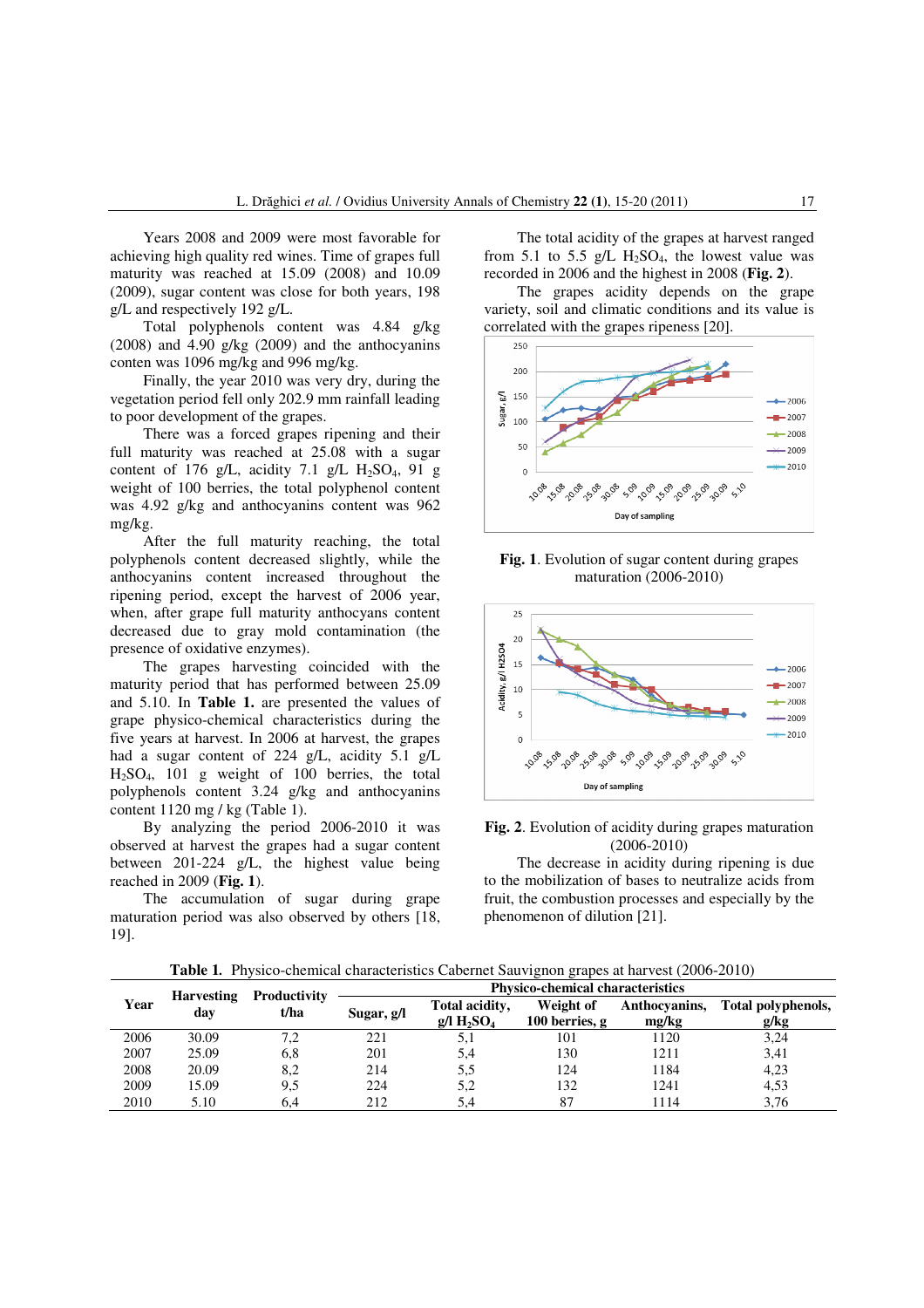

**Fig. 3**. The weight of 100 berries evolution during grapes maturation (2006-2010)

According to Calo et al. [22], the degradation suffered by some acid forms is produced primarily by temperature. Changes in weight of 100 berries values are shown in **figure 3.**

 During the harvest period weight of 100 berries ranged from 87 to 131 g, the lowest value was obtained in 2010 and the highest values were reached in 2009.

 These results are in line with Esteban et al. [23], who indicate that the largest berry size is directly related to dilution of the different compounds of grapes as a result of a test conducted with different grape varieties where they conclude that the variety Monastrell has a fast response to greater water availability.

 The size will affect the extraction of anthocyanins and tannins in the wine through its impact on the proportions of skin / juice.

 Anthocyanins were accumulated starting with the veraison period and anthocyanin content ranged from 1114-1241 g/kg, the highest value was recorded for the 2009 harvest (**Fig. 4**).

 The behavior of the total anthocyanin content in grape samples correspond with the evolution of anthocyanins obtained by Glories [24] in the skin, according to this author, the anthocyanin content increased during ripening and after reaching its maximum value, it suffer a decline.

 Fernandez-Lopez et al. [25] showed that the pigment in the Monastrell grape develops rapidly in the second week after veraison when grape color is almost dark blue, although it should be noted that the accumulation and distribution of anthocyanins in the skin can vary from year to year depending on climatic conditions [26, 27].

 At veraison, the quantity of total phenolic compounds is mainly influenced by the content of seeds tannins. During the maturation period, these tannins are polymerized, while the skin is an increase in the content of anthocyanins and tannins that are less polymerized than seed [24, 28].



**Fig. 4**. The anthocyanins content evolution during grapes maturation (2006-2010)

 Dynamics of total polyphenols content is shown in **Fig. 5**. The total polyphenol content ranged from 3.24 g/kg to 4.56 g/kg, the highest value being obtained for harvest in 2009, namely 4.53 g/kg gallic acid.





#### **4. Conclusions**

 The full maturity of the Cabernet Sauvignon grapes from Dealu Mare vineyard (2006-2010) was reached during the period  $5<sup>th</sup>$  of September to 20<sup>th</sup> of September, except the year 2010 when grapes full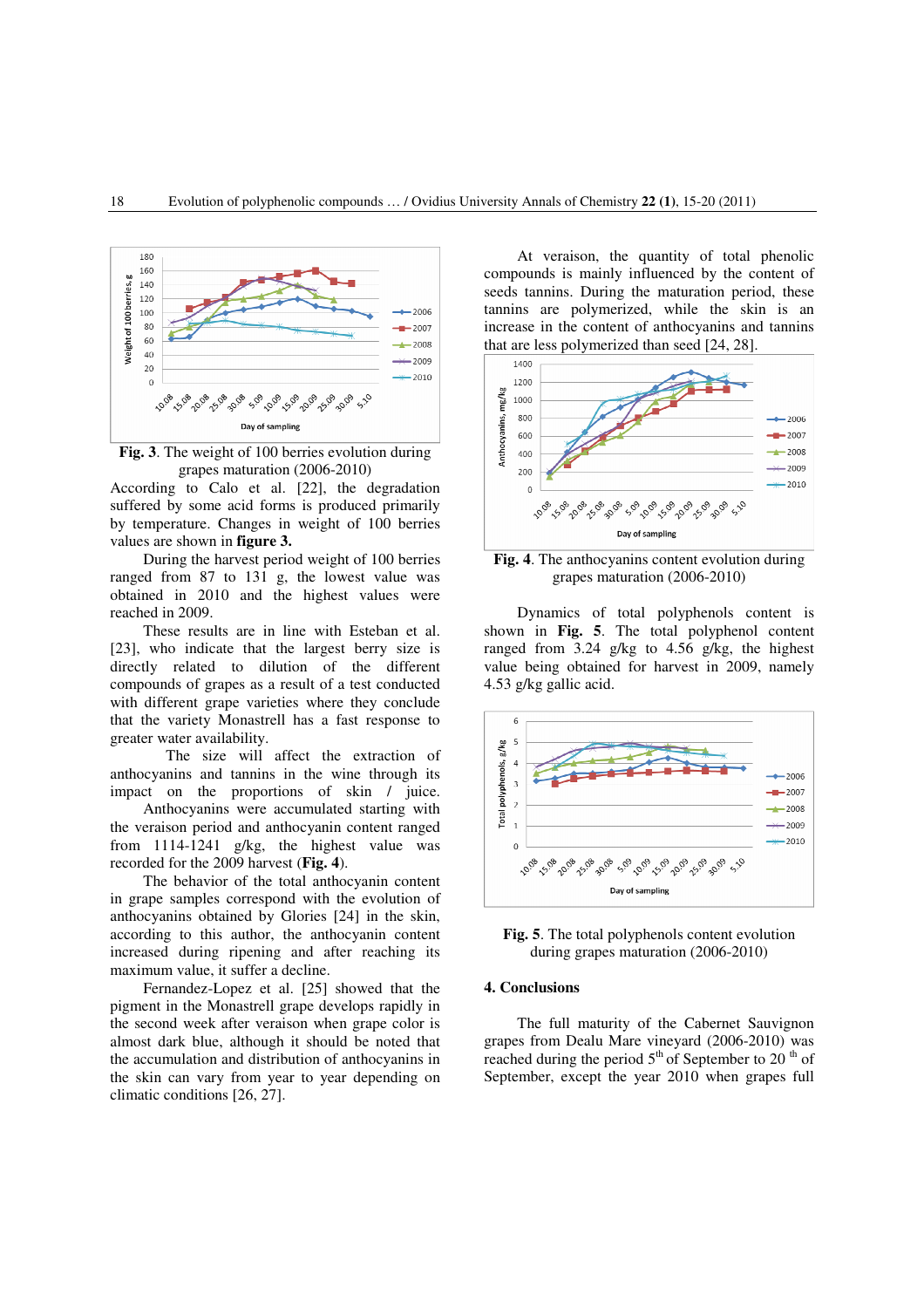maturity was forced (25.08) because of the dry period.

 During the grapes ripening the amount of total polyphenols increased from veraison to full maturity and after a slight decrease was registered.

An increased anthocyanins content of grapes after the grape veraison in years with favorable climatic conditions was noticed, this increase is extended until the harvest.

 In years where the gray mold contamination is present it was observed a decrease in anthocyanins content after reaching the full maturation of the grapes.

 Climatic conditions influence the amount of polyphenols from grapes, because the rain, cold and wet weather are leading to slow accumulation of anthocyanins compounds in grape skins.

 In favorable conditions the contamination with gray mould a decrease in content of phenolic compounds, especially anthocyanins occurs as a result of mold activity.

 The grapevintage have to be made when the quantity of anthocyanins reached the highest values before gray mold contamination which can induce an anthocyanins degradation.

 The variation in the phenolic compounds of grape skins, the rate of their decrease during ripening period, the different extractability during wine fermentation, and the wine colour characteristic have to be considered when grapes in different maturity stages are used in winemaking. The pomace contact with different duration may be used in relation to grape maturity and the desired wine character.

## **5. Acknowledgments**

The authors acknowledge support from BIO-ALIMENT Platform (http://www.bioaliment.ugal.ro/).

### **6. References**

\* E-mail address: lilidraghici87@yahoo.com

[1]. S.E.Spayd, J.M.Tarara, D.L.Mee, and J.C. Ferguson, American Journal of Enology and Viticulture, **53(3)**, 171-182 (2002).

- [2]. F. Mandelli, A. Miele, L.A. Rizzon and M.C. Zanus, Revista Brasileira de Fruticultura, **30(3)**, 667-674 (2008).
- [3]. K. Amrani Joutei and Y Glories, Revue Francaise d'Oenologie, **153**, 28-31 (1995).
- [4]. V. Cheynier, M. Duenas-Paton, E. Salas, C. Maury, J-M. Souquet, P. Sarni-Manchado, and H. Fulcrand, American Journal of Enology and Viticulture, **57(3)**, 298-305 (2006).
- [5]. M.A. Vian, V. Tomao, P.O. Coulomb, J.M. Lacombe and O.Dangles, Journal of Agricultural and Food Chemistry, **54(15)**, 5230-5235 (2006).
- [6]. J. Bakker, and C.F.Timberlake, Journal of Agricultural and Food Chemistry, **45**, 35-43 (1997).
- [7]. R. Canals, M.C. Llaudy, J. Valls, J.M. Canals and F. Zamora, Journal of Agricultural and Food Chemistry, **53(10)**, 4019-4025 (2005).
- [8]. A. Baldi, A. Romani, N. Mulinacci, F.F. Vincieri, and B. Casetta, Journal of Agricultural and Food Chemistry, **43(8)**, 2104- 2109 (1995).
- [9]. R. Boulton, American Journal of Enology and Viticulture, **52(2)**, 67-87 (2001).
- [10]. L. Cayla, P. Cottereau, and R. Renard, Revue Francaise d'Oenologie, **193**, 10-16 (2002).
- [11]. E. Celotti, G. Carcereri de Prati and P. Fiorini, http://www.infowine.com/ (2007).
- [12]. E. Celotti, T. Della Vedova, R. Ferrarini and S. Martinand, Italian Journal of Food Science, **19**, 91-100 (2007).
- [13]. S.R. Segade, L. Rolle, V. Gerbi and I. Orriols, Journal of Food Composition and Analysis, **21**, 644- 649 (2008).
- [14]. R. Delgado, P. Martin, M. Del Alamo and M..- R. Gonzalez,. Journal of the Science of Food and Agriculture, **84(7),** 623-630 (2004).
- [15]. J.F. Harbertson, J.A. Kennedy and D.O. Adams, American Journal of Enology and Viticulture, **53**, 54-59 (2002).
- [16]. E Postolache, Ph.D.Thesis, Dunarea de Jos University Galati, 2002.
- [17]. V.L. Singleton, and J.A. Rossi, American Journal of Enology and Viticulture, **16**, 144– 158 (1965).